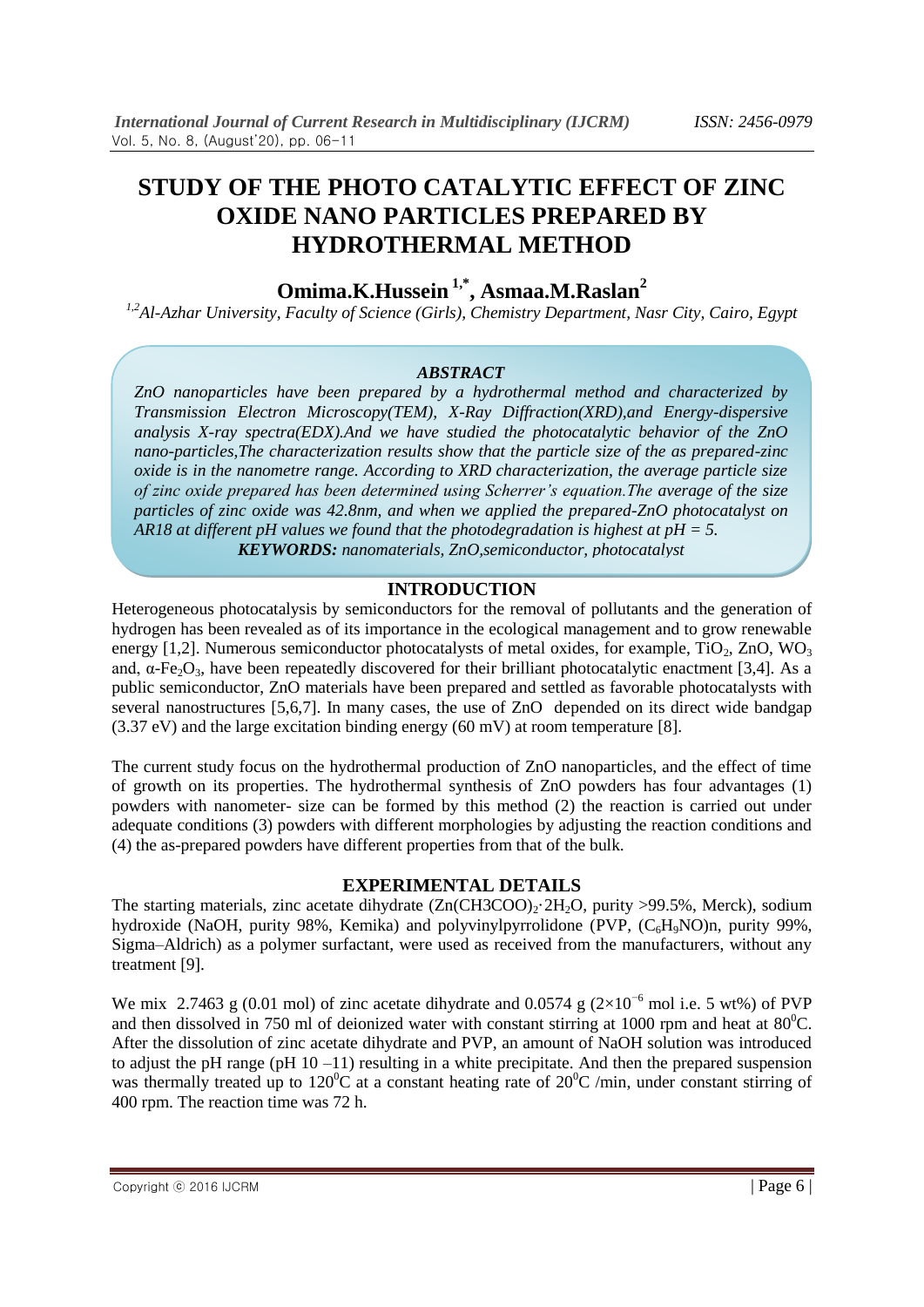After cooling at room temperature, the products were taken out and washed with deionized to remove some existing ions and impurities. The final products were dried at  $80^{\circ}$ C. The white precipitates then calcined at  $450^{\circ}$ CThe XRD patterns were examined using a Shimadzu Diffractomater x D-D1. Series with monochromatizedCuK $\alpha$  radiation ( $\lambda = 1.5418$  Å). The initiator was operated at 40 kV and 25 mA. The samples were scanned at a diffraction angle from 10 to  $80^{\circ}$  at the scanning rate of 0.068 $^{\circ}/s$ . Morphological notes were performed on transmission electron microscopy (TEM) (JEM-100 CX (JEOL Ltd.). UV-9200 UV/ $\overline{V}$ IS spectrophotometer.

The chemical compositional analysis of the pure ZnO has been carried out using OXFORD link ISIS Energy Dispersive X-ray Spectroscopy.

## **RESULTS AND DISCUSSION**

## **3.1- X-Ray diffraction (XRD)**

The XRD of the synthesized zinc oxide shows broad peaks at values of 31.77, 34.40, 36.22, 47.50, 56.60, 62.63, 66.39, 67.95, 69.06, 72.56, and 76.97 which can be assigned to diffraction from: 100, 002, 101, 102, 110, 103, 200, 112, 201, 004, and 202 crystal planes, respectively [10]. A concentrated ZnO {101} peak was detected signifying that the ZnO favored progression in this direction. the broadening of the line of the diffraction peaks is a signal of that the synthesized ZnO is in nanometer size. The average particle size has been calculated from a full width at half maximum (FWHM) of the diffraction peaks by use of the equation of Scherrer's eq.(1):

## $D=k\lambda/\beta\cos\theta(1)$

Since  $\lambda$  is the wavelength of x-ray and  $\beta$  is the full width at half maximum. The average particle size of zinc oxide nanoparticles has been established to be 42.8nm



**Figure 1:XRD patterns of ZnO at 450<sup>0</sup>C**

## **3.2-Transmission electron microscope (TEM)**

Figure (2) show the TEM of ZnO at a calcinations temperature of  $450^{\circ}$ C. it shows small nanorods and small nanospheres with a smooth surface.

Agreeing with the Erwin model and about the oriented attachment mechanism, the growth process of ZnOnanocrystal obeys the nucleation–absorption– orientation–coalescence mechanism. In the growth process of pure ZnOnanocrystal, the positive terminal of Zn-(0001) plane of one growth unit coalesces with the negative terminal O-(0001) plane of another growth unit, the surface charges are compensated [11,12], also, the growth process is easily ended and as a result, short ZnO nanoparticles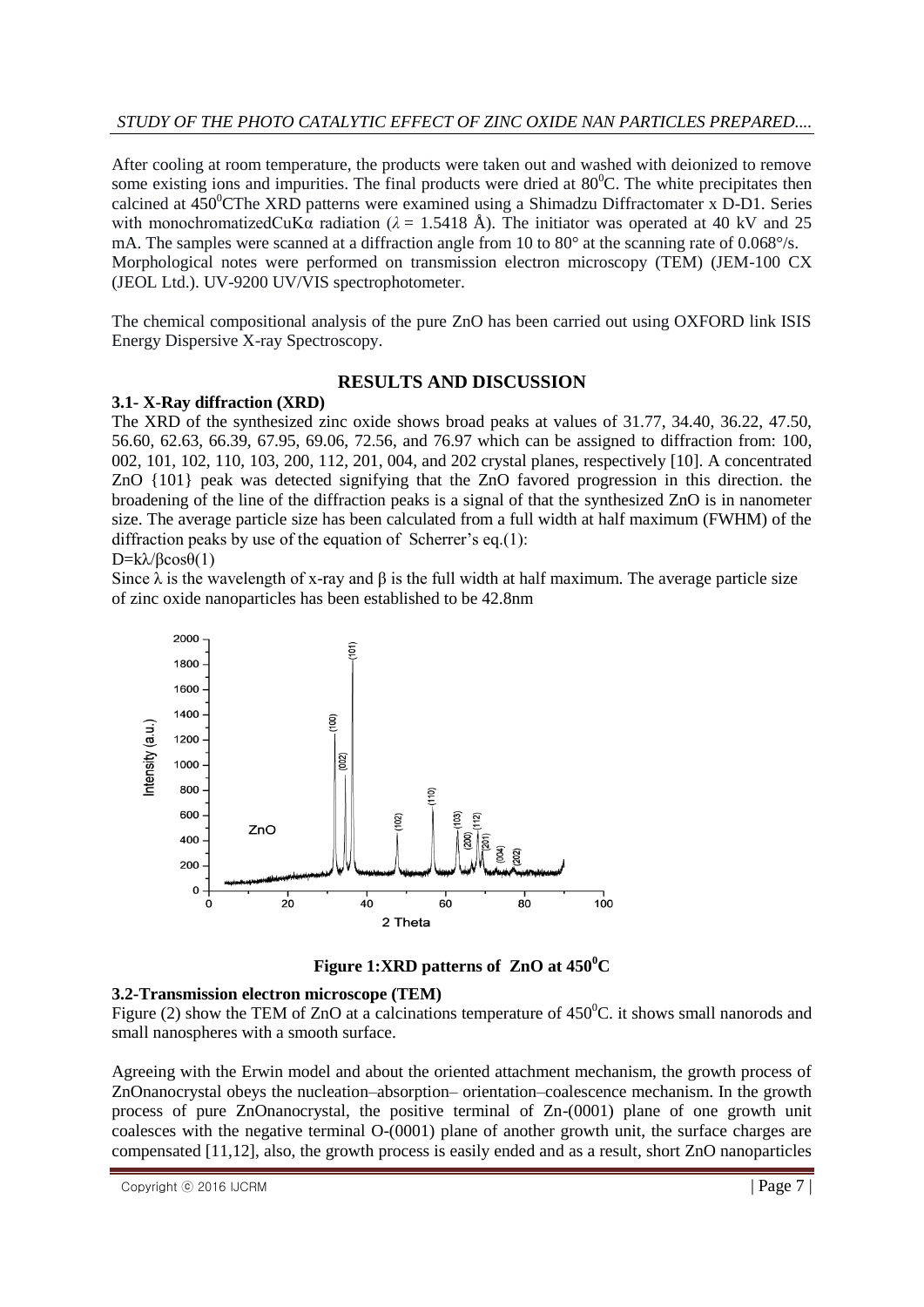are produced. Furthermore, the ZnO growth may be explained due to the chemical reactions which occur and the growth of the crystals of ZnO [13]. Their action process can be explained as the following :

| $Zn^{2+} + 4OH^- \rightarrow Zn(OH)_2 \downarrow$ |     |
|---------------------------------------------------|-----|
| $Zn(OH)2 + 4OH^- \rightarrow Zn(OH)24$            | (3) |

 $Zn(OH)^{2-} \rightarrow ZnO + H_2O + 4OH^ (4)$ The last reaction (3) might be noticed if we Put (NaOH) to the solution of  $\text{Zn}^{2+}$  ions. And after the addition of more NaOH solution,  $Zn(OH)$ <sub>2</sub> precipitate would be liquefied to form a uniform solution having Zn(OH)2−4 ions. Then by the time, ZnO nuclei shaped from the dryness of Zn(OH)<sup>2−4</sup> ions and followed by the growth of the crystals. Commonly, ZnO crystals formed in the structure of hexagonal wurtzite that are polar as the Zn ions and O ions join together over tetrahedral coordination, which gave the polar symmetry along the hexagonal axis. It was clear that two plans that are polar for ZnO crystallites: one is the positively polar plane ended by Zn(0001) and the other is the negatively polar plane ended by O(0001−). ZnO plane which ended by Zn is catalytically active but the plane that ended by O is unmotivated [14]. Furthermore, the growing custom has been governed by the speed of the growth of different planes in the ZnO crystal. Laudise and Ballman stated that as the growth is higher, the disappearance of the plane would be faster, which gives rise to the pointed shape on the end of the c-axis [15]. In ZnO, the growth speed of the ZnO plane in different directions were  $[0001]$  >  $[011-1-$ ] >  $[011-0]$  >  $[011-1]$  >  $[0001-$ ]  $[16]$ . so, the ZnO crystallites grow very fast along [0001] direction (c-axis), which give rise to the formation of nano rod-like structure.



**Figure (2): TEM images of Pure ZnOcalcined at 450<sup>0</sup>C**

## **3.3-Energy-dispersive analysis X-ray spectra (EDX)**

The chemical compositional analysis of the pure ZnO have been carried out using EDX as shown Figure (3)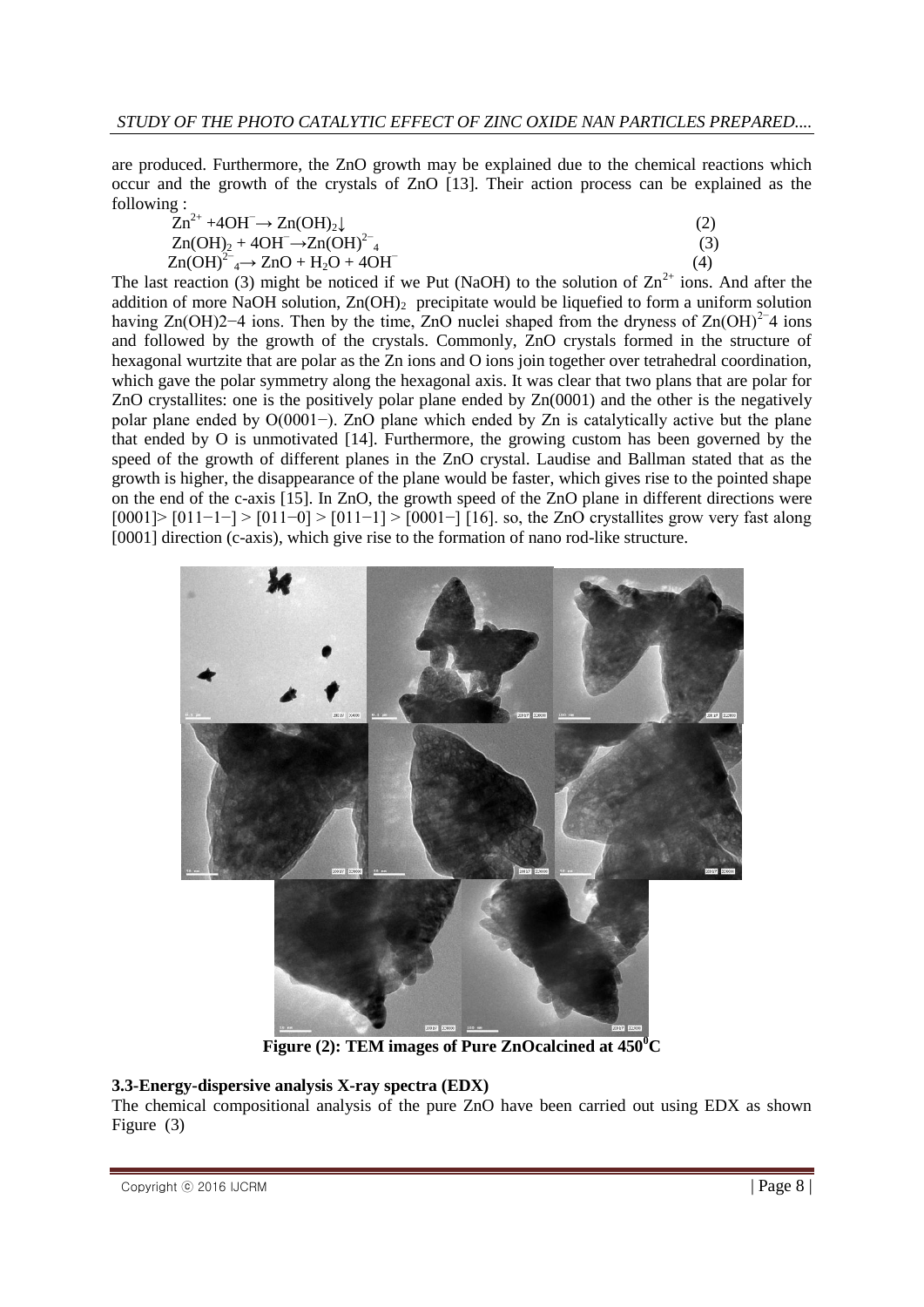

**Figure** (3) **: EDX** of pure ZnO burned at  $450^{\circ}$ C

### **4-Photocatalytic activity of ZnO : Effect of solution's pH:**

The effect of solution pH on photocatalytic degradation of AR18 with ZnO was studied by changing the initial pH of aqueous AR18 solution from 2.0 to 10.0 with aqueous HCl or NaOH solutions while keeping all other experimental conditions constant. The absorption is considered to be in linear proportion with the concentration of AR18 regarding the equation (5) [17].

#### $C/C_0 = A/A_0$  (5)

Besides, The degradation effectiveness was calculated using the equation (6) [18]:

Degradation % (D%)= ((C<sub>0</sub>-C) /C<sub>0</sub>)×100=((A<sub>0</sub>-A)/A<sub>0</sub>)×100 (6)

where  $C_0$  represents the initial concentration, C signifies the changed concentration; A0 signifies the initial absorbance, and A signifies the changing absorbance of the AR18 at the characteristic absorption wavelength of 510 nm.

as shown in figures (4.a, 4. b, 4.c and 4.d )show the Plot of absorbance at  $\lambda$ max (510 nm) vs. time for AR18 with ZnO, The apparent reaction rate constants (kap) for photocatalytic degradation of AR18 dye, the photocatalytic degradation of AR18 dye vs time, and the relationship between the kap value and solution pH respectively for dye concentration  $[AR18] = 1.0 \times 10^{-5}$ M at different pH values. Figures show that photocatalytic degradation was increased with increasing the value of pH and the best resultwasobtainedaround

#### pH=5.0.

Figure (4.d ) is estimated from experimental data using linear regression. The slopes of the straight lines passing through the origin gave the apparent rate constants (*k*ap) showed in Table (1), we notice that *r* (correlation coefficient) values are greater than 0.98, which approve the proposed kinetics for decolorization of dye in this process.

, the Langmuir–Hinshelwood (L–H) kinetic equation is one of the most useful models to describe this type of reaction model modified to accommodate reactions occurring at a solid-liquid interface [19]. The photocatalytic reaction rate is given by Eq. (7):

$$
r = - dC_s/dt = (k_r K C_s)/(1 + K C_s)
$$
 (7)

here r is the rate of reaction,  $C_s$  is substrate (AR18) concentration, t is the time of the reaction,  $k_r$  is the reaction rate constant and K is the adsorption constants associated with the substrate. When the pollutant concentration is very low, the term  $KC_s$  is negligible and by using  $k_rK = k_{ap}$ , the apparent reaction rate becomes a pseudo-first-order reaction Eq. (8).  $-\ln C_t/C_0 = k_{ap}t$  (8)

where  $k_{ap}$  is the apparent pseudo-first-order rate constant (min<sup>-1</sup>) and  $C_0$  and  $C_t$  are the concentrations of AR18 at initial and given reaction time (min), respectively. The resulting pseudo-first-order rate constant has been used to calculate the degradation rate for AR18 and is used for a comparison of the efficiency of the photocatalytic process. The semi-logarithmic graphs in the presence of ZnOversus irradiation time loading yield straight lines indicating pseudo-first-order reaction.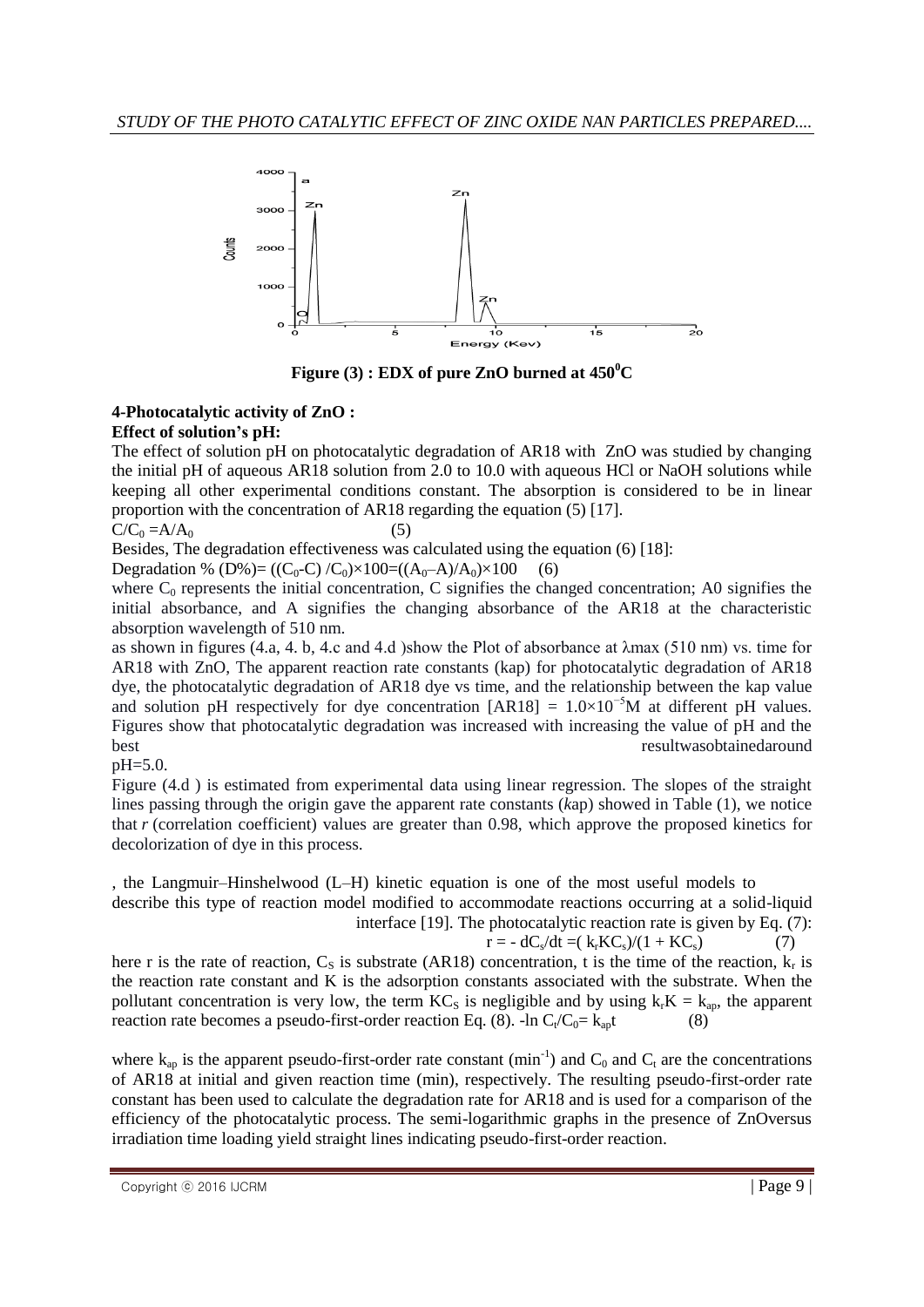The degradation efficiency steadily increased with increasing reaction time at all tested pH values After 40 min, the degradation efficiencies of ZnO increased from 8.33 % to 93.33 when the pH value increased from 2.0 to 5.0, while the degradation efficiencies dropped with the further increase in pH to 10.0 and this may be attributed to that:

At a low pH, AR18 was mainly in its neutral unionized form and the surface of ZnO was positively charged. For pH 2.0, the pH was adjusted by HCl, while the Cl<sup>−</sup> anions might have been adsorbed on the surface of the catalyst [20, 21]. This has been confirmed by Liang et al. [20] that a struggle between the adsorption of the Cl<sup>−</sup>anions and substrate molecule would occur on the catalyst surface to lower the photocatalytic activity. Nevertheless, at pH 5.0, the Cl<sup>−</sup> anions did not exist because the pH did not need the adding of any HCl to adjust the pH solution. Accordingly, the electrostatic attraction between positively charged ZnO with AR18 molecules resulted in high degradation efficiency of AR18.

On the other hand, at higher pH, as AR18 molecules experienced de-protonation and became negatively charged, their adsorption was also predictable to be affected by an increase in the density of ZnO− groups on the catalyst surface. Thus, due to Coulombic repulsion, the AR18 was barely adsorbed [22]. also, the pH was adjusted by NaOH for higher pH value. Bekkouche et al., [2004][23] had reported that the adsorption of ions from NaOH salt may produce a struggle with the substrate molecules on the surface of the catalyst, also leading to lower photocatalytic activity. Taking into account of above-mentioned details, the best solution pH was 5.0, which was the natural value of the aqueous AR18 solution.



**Figure 4: (a) Plot of absorbance vs. time , (b) Kinetics of photodegradation for AR18 with ZnO,(c) D% of photodegradation for AR18 with ZnO and (d) Plot of k (min-1 ) vs. time for AR 18 with ZnOcalcined at450<sup>°</sup>C at different pH values. [AR18] =** $1.0 \times 10^{-5}$ **M.**